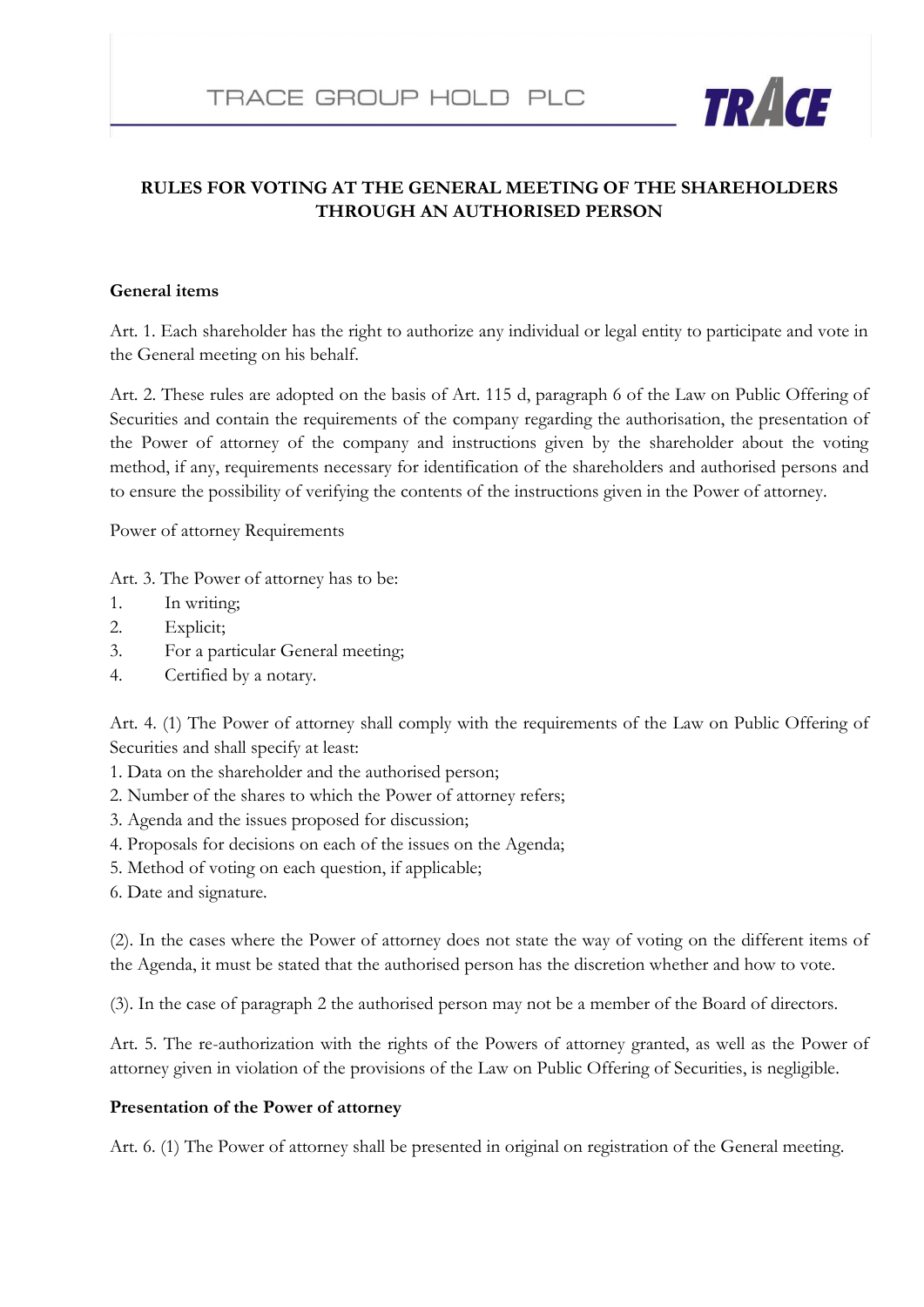

(2) The power of attorney issued in a foreign language must be accompanied by a legalized translation into Bulgarian.

(3) In case of inconsistency between the texts, the data in the Bulgarian translation are accepted.

Art. 7. (1) Any shareholder who has issued a Power of attorney for participation in the General meeting has to notify the company by the end of the working day preceding the day of the meeting. The notification shall be accepted as follows:

1. By phone number: + 3592-80 66 700; + 3592-80-66-697;

2. By fax number: + 3592-80-66-711;

3. To an e-mail address: tracegroup@tracebg.com;

4. By the order of Art. 18.

(2) Sending in advance a copy of the Power of attorney pursuant to paragraph 1 shall not repeal the obligation under Art. 6.

Identification of the shareholders and authorised persons

Art. 8. The shareholders - legal entities are represented by a legal representative.

Art. 9. The authorised persons - legal entities may not be represented by any person other than a legal representative.

Art. 10. (1) The legal entities, who participate in the General meeting as shareholders or as authorised persons, shall be legitimised by the presentation of an original current certificate of commercial registration.

(2) A certificate of commercial registration issued in a foreign language must be accompanied by a legalized translation in Bulgarian.

Art. 11. The individuals participating in the General meeting as shareholders, authorised persons or legal representatives of an individual shall be identified with the presentation of an identity document.

Rights and duties of the authorised person

Art. 12. The authorised person has the same rights to speak and ask questions during the General meeting as well as the shareholder whom he represents.

Art. 13. The authorised person may represent more than one shareholder in the General meeting, in which case he may vote in a different way on the shares held by the individual shareholders he represents.

Art. 14. The authorised person shall exercise the right to vote in accordance with the instructions of the shareholder contained in the Power of attorney.

Art. 15. If more than one Power of attorney issued by the same shareholder is presented, the power of attorney issued later shall be valid.